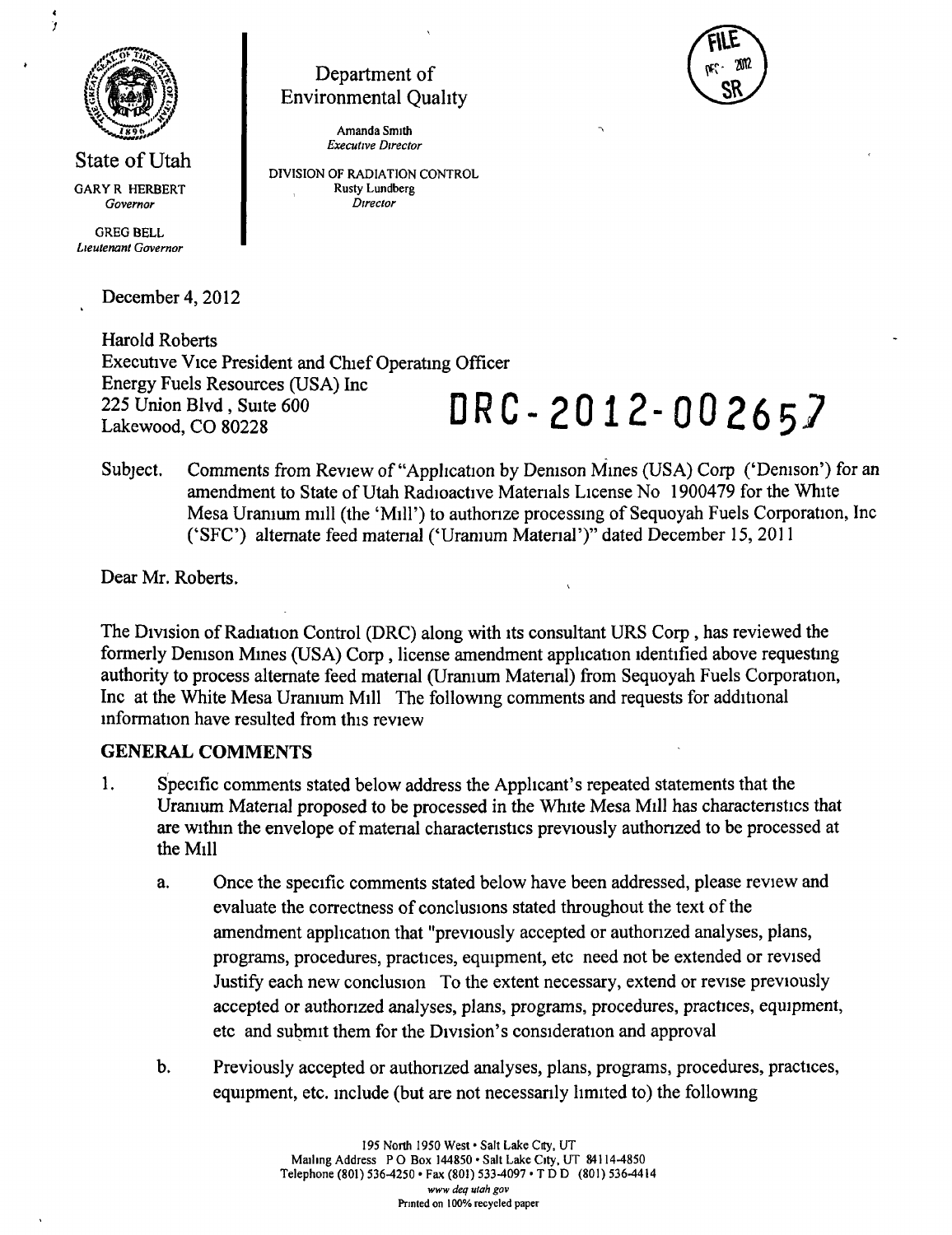- there will be no incremental public health, safety or environmental impacts over and above previously licensed activities" stated on Page 9 of the Amendment i Request
- " there are no anticipated impacts to the environment above those already anticipated in the existing environmental statements and environmental<br>assessments associated with the Mill's approved license and stated on Pages 9 assessments associated with the Mill's approved license and 13 of the Amendment Request
- there will be no significant incremental radiological impacts associated with transportation of Uramum Material to the Mill, over and above other previously licensed ores and altemate feed materials at the Mill" stated on Page 11 of the Amendment Request
- "Existing accident response and spill response procedures are therefore sufficient for management of potential transportation accidents or spills of the Uranium Material " stated on Page 12 of the Amendment Request
- the Uranium Material poses no additional hazards during transport above previously licensed activities" stated on Page 12 of the Amendment Request
- the receipt and processing of Uranium Material at the Mill will not have any incremental impacts on groundwater over and above existing licensed operations" $\cdot$ stated on Page 16 of the Amendment Request
- there will be no incremental [surface water] impacts over and above previously licensed activities" stated on Page 17 of the Amendment Request
- "The existing air particulate momtonng program is equipped to handle all such ores and altemate feeds" stated on Page 17 of the Amendment Request
- the Uranium Material will therefore pose a comparable or lower gamma and radon hazard as other ores and altemate feed materials that have already been processed or licensed for processing at the Mill" stated on Page 17 of the Amendment Request
- "Gamma exposure to workers will be managed in accordance with existing Mill standard operating procedures" stated on Page 18 of the Amendment Request
- "Radon exposures to workers will be managed m accordance with existing Mill standard operating procedures" stated on Page 18 of the Amendment Request.
- "The Mill can safely handle the Uramum Material in accordance with existing Mill standard operating procedures" stated on Page 18 of the Amendment Request
- "Existing monitoring programs are therefore adequate and no new monitoring procedures are required" stated on Page 19 of the Amendment Request
- there will be no decommissioning, decontamination or reclamation impacts associated with processing the Uranium Material, over and above previously licensed Mill operations" stated on Page 19 of the Amendment Request
- Several internal references appear, on the basis of pages presented in the amendment request, to be incorrect, either because the respective title pages are missing or the

 $\overline{2}$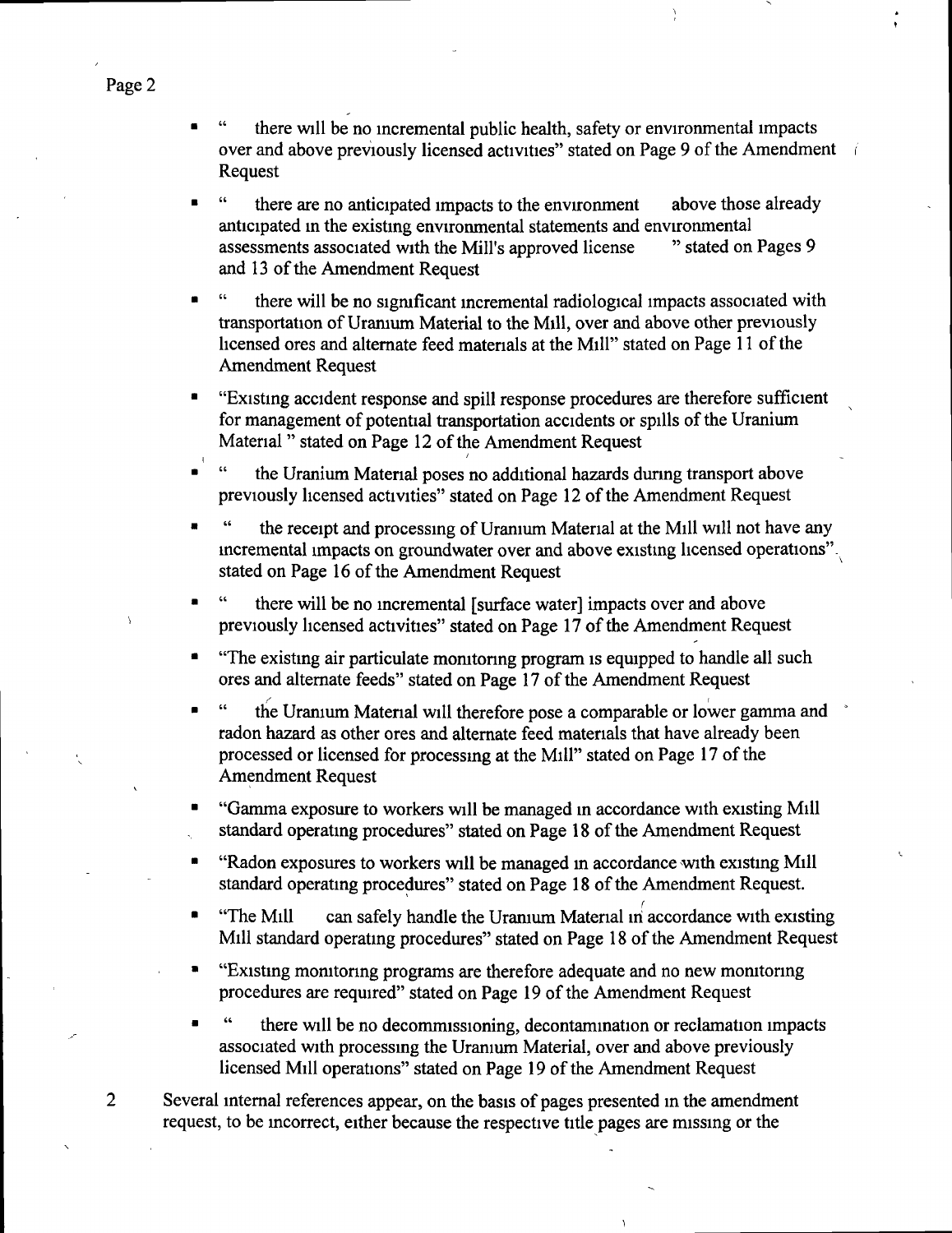referenced material was not submitted Such is the case with internal references to Attachment D1 Table 1, Attachment D1Cii, Attachment D1ciii, Attachment D1civ, and Attachment E4a

*Please correct these internal referencing problems in the revised amendment request and submit currently missing referenced attachments (if any).* 

#### $\overline{\mathbf{3}}$ **SPECIFIC COMMENTS**

3a Reference Section 4.3 of the December 15, 2011 Apphcation for Amendment to Authorize Processing of Sequoyah Fuels Corporation Altemate Feed Material (Amendment Request)

*Please define the range of time over which delivered Uranium Material might remain in storage at the Mill within the SuperSaks, State how the integrity of the SuperSaks might degrade over the time in storage and the increased potentialfor radioactive releases with time. Estimate potential exposure of workers and the environment due to the Uranium Material storage and from potential radioactive releases from the storage area resulting from potential loss of integrity of the Supersaks,* 

3b. Reference Sections 4.9 and 4 10 of the December 15, 2011 Amendment Request

*Please clarify the intent of the statements in Section 4,9 of the Amendment Request on gamma radiation and the discussion of radon and gamma impacts. Comment on the levels of gamma emissions expected after Th'228 has established equilibrium with Th'232,* 

3c. The radon discussion in Section 4.9 refers to radon-220, but the context indicates a reference to radon-222 would have been more appropriate The gamma discussion refers to Rn-226[sic], when the' intent appears to have been Rn-222 The discussion of gamma emissions from the thorium decay series includes a reference to Th-238[sic] and a statement that gamma emissions from the thorium series will be low because of the disequilibnum between Th-232 and Th-228 While the statement about the disequilibrium is correct when considering mill operations and worker exposures, it is not true for longer term exposures from the tailings cell Thorium-228 will essentially come into equilibnum with Th-232 within a few decades The intent of the statements on gamma radiation emissions needs to be clarified The potential gamma emissions from the tailings cell after Th-228 has come into equilibrium with Th-232 needs to be discussed

### *Please provide information on expected gamma radiation and radon emission rates from the Uranium Material as delivered to the White Mesa site in its*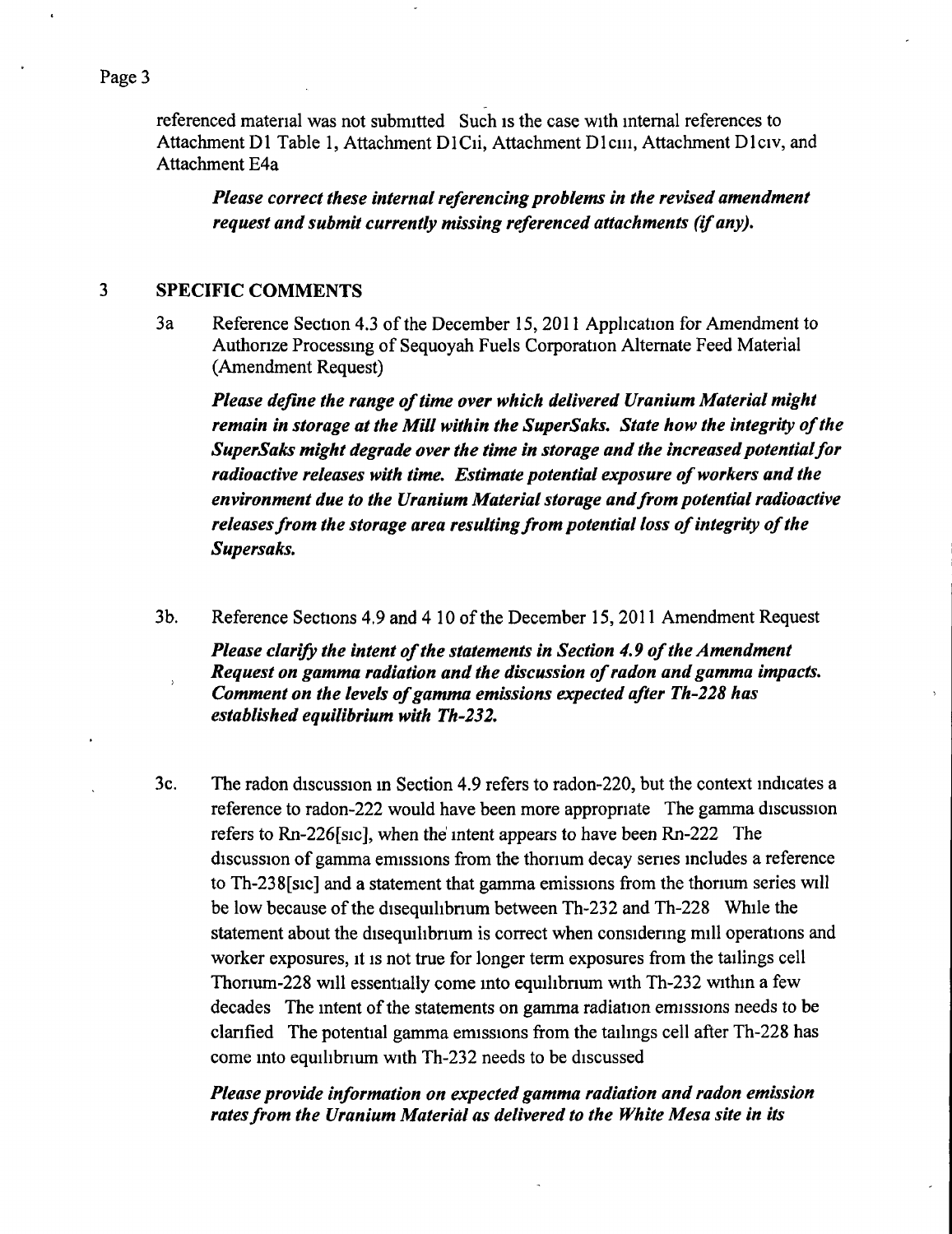*existing form (contained in Supersaks), Demonstrate that such data support the conclusions presented in Section 4.10 that gamma radiation levels and radon levels associated with the Uranium Material are within levels associated with other ores and alternate feed materials processed in the past or which the Mill is or has been licensed to process.* 

3d Section 4 10 of the Amendment Request indicates that gamma-radiation and radon levels associated with the SFC Uranium Material are within levels of gammaradiation and radon levels associated with other ores and altemate feed materials processed or licensed for processing at the Mill in the past, and that gamma and radon exposures to workers will be managed in accordance with existing Mill standard operating procedures However, data for supporting those conclusions could not be located in Denison's Amendment Request or the associated attachments Prior information on these parameters obtained by SFC at the Gore, Oklahoma facility, including projected or actual radon concentrations in the area around the dewatered raffinate sludge materials stored in Supersaks at the Sequoyah Gore facility dewatered sludge storage area is available and may fiilfill this need (e g , see SFC 2004, SFC 2006, and NRC 2005 )

Reference Table 1 and the laboratory analysis reports in the "Radioactive Material Profile Record, Dewatered Raffinate Sludge, February 2010" in Attachment 2 and Attachment 4

According to the Radioactive Material Profile Record submitted by Demson, Th-232 levels in the dewatered raffinate sludge (SFC Uranium Material) samples tested by Outreach Laboratory ranged from 1,060 to 4,990 pCi/g Th-232 (weighted average of 2,385  $pC<sub>1</sub>/g$ )

Information in Abdelouas 2006, based on data from Morrison 1991, NCRP 1993 and Cardarelli undated, allows the following comparison between the average analytical results for uranium mill tailings from different locations in Utah (for acid-leached uranium ores) and the SFC Uranium Material\*

| Analyte  | Average Concentrations in<br>Uranium Mill Tailings or<br>Concentration Range in<br>Uranium Ores                                        | <b>Analytical Results of</b><br>Dewatered Raffinate Sludge<br>as Furnished in Attachment 2 |
|----------|----------------------------------------------------------------------------------------------------------------------------------------|--------------------------------------------------------------------------------------------|
| $Th-230$ | Avg Concentration $\sim 873$<br>$pC_1/g$ (32,300 Bq/kg) –<br>Monticello acid pile,<br>uranium mill tailings from<br>acid-leached ores) | $16,200 - 74,400 \text{ pC1/g}$                                                            |
| $Th-232$ | Concentration Range $\sim 0.2$<br>to 2 2 pCi/g $(8 \text{ to } 80 \text{ Bq/kg})$<br>- typical uranium ores                            | 1,060 to 4,990 pCi/g<br>(weighted average of 2,385)<br>$pC_1/g$                            |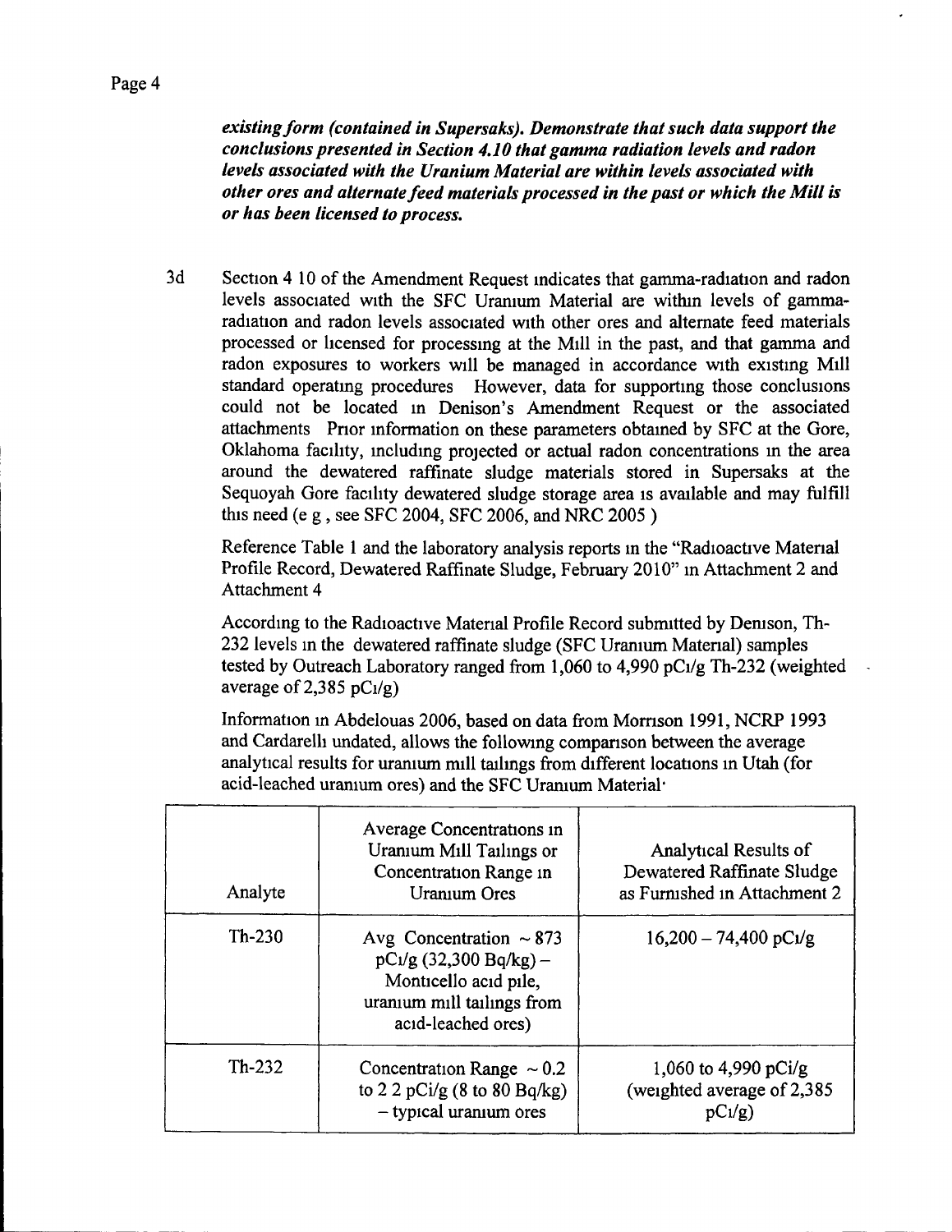ELI 2005 also reported the following analytical results for two samples obtained frorn the SFC Uranium Material (dewatered sludge matenal) stored at the Gore, OK SFC facility m July 2005

| Analyte  | Concentrations (Results reported on dry weight basis,<br>Received samples had ~50% moisture content)) |
|----------|-------------------------------------------------------------------------------------------------------|
| $Th-230$ | 30,900 pC1/g and 60,500 pC1//g)                                                                       |
| $Th-232$ | 454 pC/g and 679 pC $1/g$                                                                             |

The above information suggests that concentrations of Th-230 and Th-232 in the SFC Uranium Material appear to be elevated compared to their average level in Utah area uranium mill tailings for acid-leached ores (likely typical of those that may have been processed at the White Mesa Mill), and relative to the range of Th-232 levels found in typical uranium ores, respectively. The same situation may occur relative to one or more other altemate feed materials previously accepted and processed at the Mill The potential for higher concentrations of Th-230 and Th-232 present in dust derived from the SFC Uranium Material during processing and/or in dust from the resulting tailings to represent a pathway for radiation exposures should be further evaluated The implications of potential exposures from these higher thorium concentrations (both Th-230 and Th-232) in the SFC Uranium Material with respect to compliance with potentially applicable and relevant personnel health criteria should be further assessed

*Compare the range of Th-230 and Th-232 levels (in pCi/g) that could be expected to occur in the SFC Uranium Material to the range of Th-230 concentrations and Th'232 concentrations in Colorado Plateau uranium ores typical of those that are accepted and processed at the Mill and/or that are present in typical uranium mill tailings in the Utah region (e,g,, NCRP 1993; Abdelouas 2006; Morrison 1991; Mei^ch 1963),* 

*Provide information on specific additional radiological protection requirements that may be implemented at the White Mesa Mill when processing the SFC Uranium Material, including but not limited to, additional protections/controls for limiting exposures to mill workers from increased radon emission and associated radon daughter inhalation exposure levels [Note: The data in Table 1, information provided in Attachment 2 furnished by Denison, and other available data indicate that the SFC Uranium Material could have considerably higher Th-230 and Th'232 levels than typical Colorado Plateau uranium ore-derived uranium mill tailings in the Utah area and typical uranium ores, respectively (e,g,, Abdelouas 2006; Morrison 1991; Meisch 1963; NCRP 1993; Cardarelli undated.* 

3e Information in Abdelouas 2006, based on data from Momson 1991, allows the following comparison between the average chemical composition of uranium mill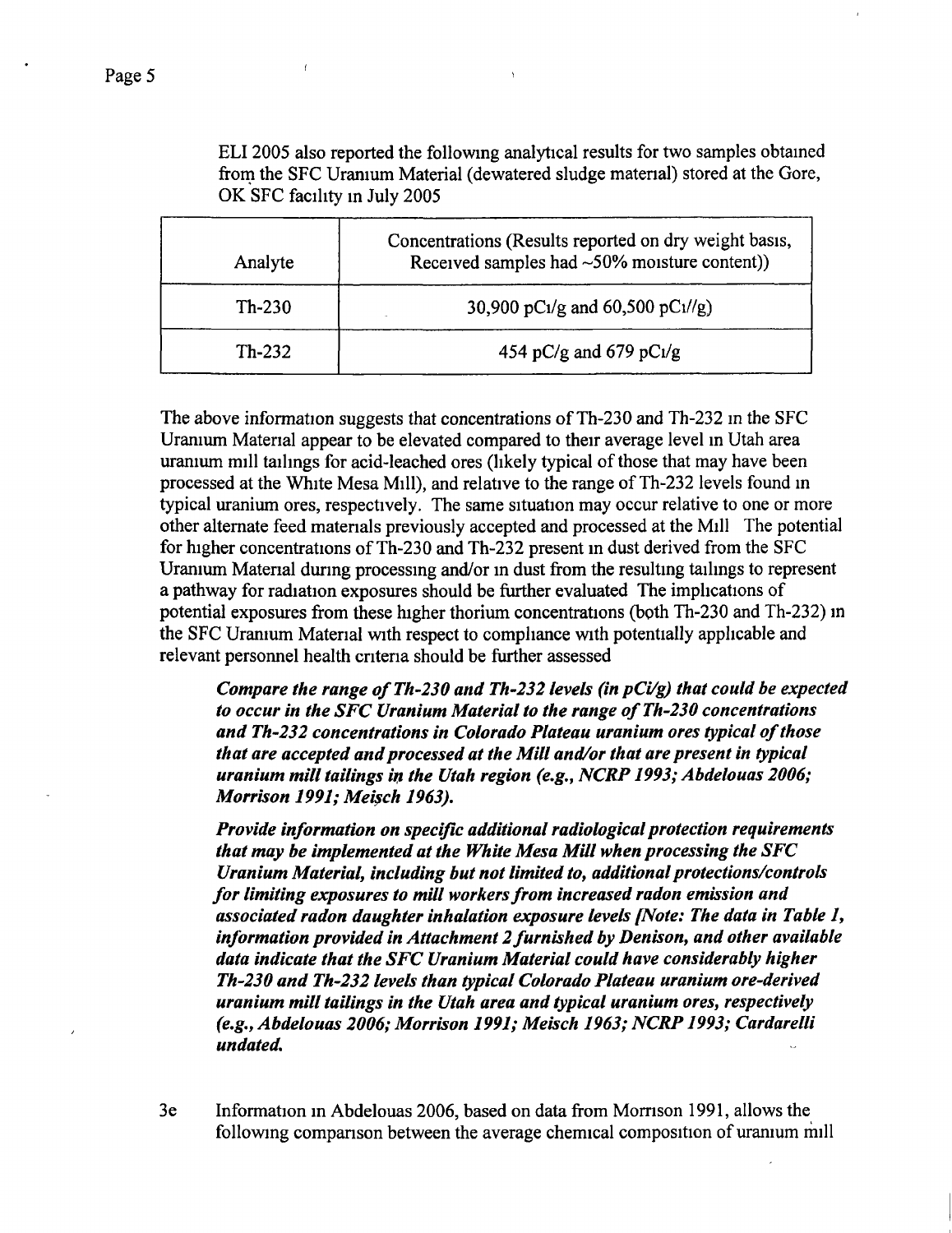## tailings from different locations in Utah (for acid-leached uranium ores) and the SFC Uranium Material

| Analyte | Average Concentration in<br>Utah area uranıum mill<br>tailings | Analytical Results of<br>Dewatered Raffinate Sludge<br>as furnished in Attachment 2 |
|---------|----------------------------------------------------------------|-------------------------------------------------------------------------------------|
| As      | $74 \text{ ug/g}$                                              | $3,030 \text{ ug/g}$                                                                |
| Pb      | $158 \text{ ug/g}$                                             | $1,010$ ug/g                                                                        |
| Ba      | $1,010 \text{ ug/g}$                                           | $4,150 \text{ ug/g}$                                                                |
| Be      | Not Reported                                                   | $187$ ug/g                                                                          |

Information in Miesch 1963 (Tables 2 and 3) allows the following comparison between typical (mean) chemical compositions of uranium ore from a uranium mine deposit and mill pulp samples from over 200 mine sites on the Colorado Plateau and the SFC Uranium Material<sup>.</sup>

| Analyte | Average Concentration in<br>Colorado Plateau Uranium<br>Ores and Mill Pulp Samples | Analytical Results of<br><b>Dewatered Raffinate Sludge</b><br>as furnished in Attachment 2 |
|---------|------------------------------------------------------------------------------------|--------------------------------------------------------------------------------------------|
| As      | $120 \text{ ug/g}$                                                                 | $3,030 \text{ ug/g}$                                                                       |
| Pb      | $31 - 90$ ug/g                                                                     | $1,010$ ug/g                                                                               |
| Ba      | $550 - 750$ ug/g                                                                   | $4,150 \text{ ug/g}$                                                                       |
| Be      | $\sim$ 0 3 0- 0 4 ug/g                                                             | $187$ ug/g                                                                                 |

Additionally, ELI 2005 also reported the following analytical results for two samples obtained from the SFC dewatered sludge material stored at the Gore, OK SFC facility in July 2005

| Analyte | Concentrations (Results reported on dry weight basis,<br>Received samples had $\sim 50\%$ moisture content)) |
|---------|--------------------------------------------------------------------------------------------------------------|
| As.     | 1,370 ug/g and 1,470 ug/g                                                                                    |

Page 6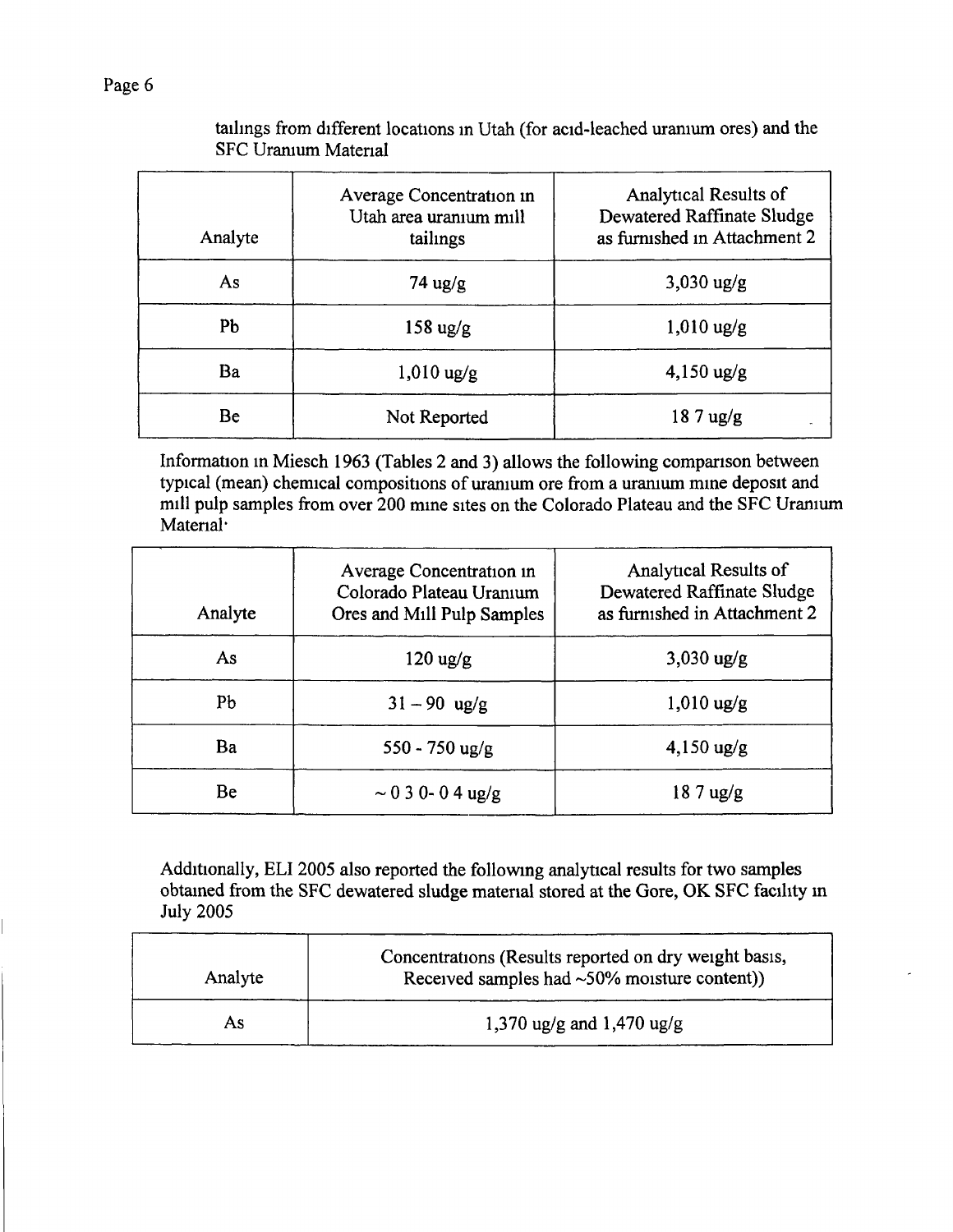| Pb | 101 ug/g and 165 ug/g <sup>1</sup> |
|----|------------------------------------|
| Ba | 190 ug/g and 454 ug/g <sup>2</sup> |
| Be | 2 3 ug/g and 2 9 ug/g              |

Additionally, a sample of the raw raffinate sludge collected from Basin 1 of Clarifier A at the Gore, Oklahoma facility in the RCRA Facility Investigation (RFI) contained 1,350 ug/g arsenic, 515 ug/g lead, 2,750 ug/g banum, and 4 12 ug/g beryllium.

The above information suggests that concentration of arsenic, beryllium, barium, and (possibly) lead in the SFC Uranium Material appear to be elevated compared to Colorado Plateau-derived ores that may have been processed at the Mill and/or present m uranium mill tailings in the Utah area. The same situation may occur relative to one or more other altemate feed materials previously accepted and processed at the Mill The implications of elevated As, Be, and/or Pb levels in the Uranium Material compared to ores and other altemate feed materials previously processed at the Mill and with respect to potentially applicable and relevant personnel health criteria should be fiarther assessed

- *L Compare the range of concentrations of the following constituents that could occur in the Uranium Material with reported ranges of concentrations of the same constituents present in Colorado Plateau uranium ores typical of those that are accepted and processed at the Mill and/or present in typical uranium mill tailings in the Utah region (e,g,, Abdelouas 2006; Morrison 1991; Meisch 1963):* 
	- *Arsenic;*
	- *Barium;*
	- *Beryllium; and*
	- *Lead,*
- *ii Discuss and compare the range of concentrations of the constituents listed in Specific Comment 2,c above in the Uranium Material to potentially applicable/relevant RCRA hazardous waste/characteristic waste limits, EPArecommended Soil Screening Levels (SSLs), including updated recommended Risk-Based Concentration (RBC) levels (e.g., EPA 2012) for various types of soils issued by one or more EPA regional offices; relative to current, relevant*  "action levels" established for protecting workers from exposure to elevated *levels of constituents in air, such as beryllium, etc,,,; and/or other criteria as may be appropriate.*

<sup>&#</sup>x27; Note The reported values compare to a value of 1,010 ug/g Pb for a sample of the dewatered sludge reported in Table 1 fumished by Denison

<sup>&</sup>lt;sup>2</sup> Note The reported values compare to a value of 4,150 ug/g Ba for a sample of the dewatered sludge reported in Table 1 fumished by Denison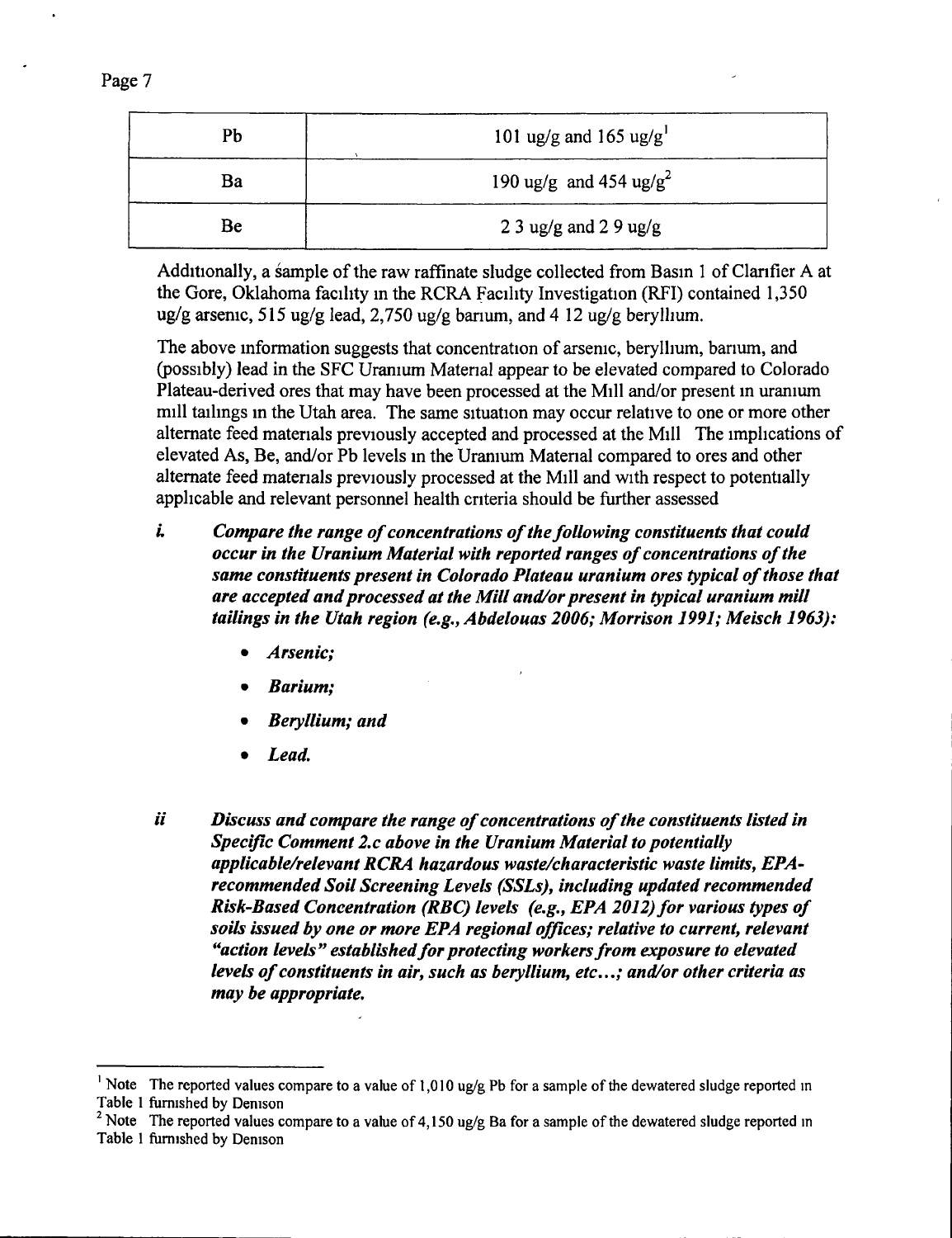*iii.* Assess radiological and non-radiological impacts of releases from the facility to *other media (including release through air to adjacent uncontrolled lands) attributable to concentrations in Uranium Material in excess of those previously authorized for receipt and processing at the White Mesa mill. Demonstrate that the airborne effluent monitoring program is adequately designed and implemented to ensure that acceptability of airborne releases to adjacent areas will be known and reported,* 

- *iv. Discuss any additional requirements, activities, or measures that would be implemented at the White Mesa Mill either during processing the Uranium Material, or following its processing, due to potentially elevated concentrations of arsenic, barium, beryllium, and/or possibly lead) compared to applicable and relevant risk or health-based criteria (e,g,, ACGIH 8-hr average TL Vs or other recommended action levels, as applicable) and/or compared to concentrations typically present in uranium ores processed at the Mill and/or present in Utaharea uranium mill tailings (Abdelouas 2006; Morrison 1991; Meisch 1963), For example, evaluate and discuss the potential need for additional controls to limit individual exposures to elevated arsenic, beryllium, lead, etc...levels that may be present in dust that could be released from the SFC Uranium Material prior to, during, or following its processing; the possible need for implementing more aggressive air sampling and/or material surface sampling criteria for elements such as beryllium and lead.*
- 3f Section 6 0 of Attachment 4 indicates that" . One Uranium Material sample collected dunng 1994 and one collected dunng 2003 were analyzed for RCRA TCLP constituents No analyzed contaminant exceeded its respective TCLP threshold for RCRA toxicity characteristic as defined in Table 1 of 40 CFR Part 261 24(b) " However the sample tested in 1994 using the TCLP procedures was apparently a sample of raw raffinate sludge, not the dewatered raffinate sludge (Uranium Material) contemplated for processing at White Mesa Additionally, the sample of Uranium Material tested in 2003 is not descnbed, but appears to be sample ID MISC raff-filter press only leachate, SF03-278, which was extracted using the "7-day Distilled Water Leachate Test Procedures" in Texas Admimstrative Code (TAC) Chapter 335, Secfion 335 521 (d), rather than using the TCLP procedure Because the extract derived from the 2003 dewatered sludge sample appears to have been obtained using distilled water, the extract results cannot be directly compared to TCLP regulatory levels (see also discussion below) The implications of using these different test methods and the use of raw vs dewatered sludge sample, and the degree of relevance of each set of test results with regard to comparison of the test results to TCLP regulatory thresholds, and expected conditions at the White Mesa facility, need to be clearly stated

Section  $639$  of NRC 2009 indicates the following ". To demonstrate compliance with 10 CFR Part 40, Appendix A, Criterion 6(7), SFC addressed nonradiological hazardous constituents of the byproduct matenal in the Draft Conective Actions Report (CMS), dated October 27, 1997 In the CMS report. Section 2 5 and Tables 1 and 2 summarize source and soil sampling results Treatability studies, including conducting the toxicity characteristic leaching procedure (TCLP) extraction of sludges, were performed, as well as

#### Page 8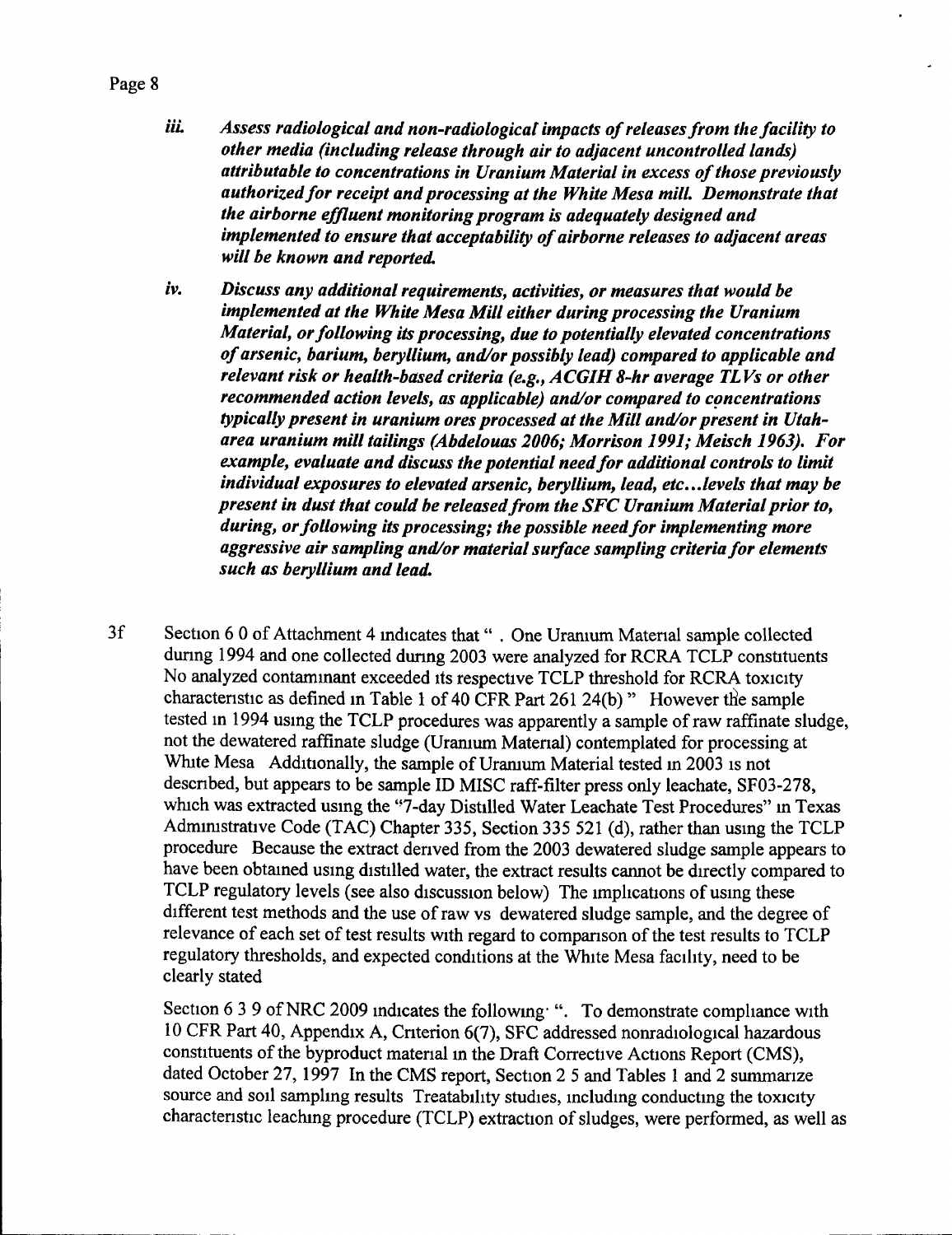metal analyses Subsequent to the TCLP extraction, the results indicated that the raffinate sludge [is] not charactenstically hazardous "

According to Table 1 m Appendix 2, the analytical results reported under the column heading "Dewatered Sludge Leachate" are the result of testing using the "7-day Distilled Water Leachate Test Procedures" included m Texas Administrative Code (TAC) Chapter 335, Section 335 521 (d) According to TAC Rule 335 507, the relevant "standard" against which test results from such testing should be compared when assessing the (in)solubility of a constituent is the applicable groundwater MCL for that constituent, as listed in Table 3 of Appendix 1 of TAC Rule 335.521 (d)

The TCLP Procedure (Method 1311) is much more widely recognized and accepted than the method (See TAC 2012) that was used (7-day Distilled Water Leachate Test Procedures, TAC, Chapter 335, Section 335.521 (d)) for classifying the (in)solubility of the dewatered raffinate sludge material based on the resulting leachate analytical results. Rationale needs to be provided to support the test method that was employed, rather than using the TCLP Procedure, since the latter procedure, for example, uses an acidic extractant that is more representative of the acidic conditions that exist in the tailings environment It therefore has not been demonstrated why the analytical data provided for the "Dewatered Sludge Leachate" (6th column of Table 1 in Attachment 2) would be considered representative of the conditions that the processed sludge material residuals would be exposed to if the dewatered sludge were to be processed at the Mill

- *L Provide additional information regarding the selection of the test method used in extraction testing of the SFC Uranium Material instead of using the Toxicity Characteristic Leaching Procedure (TCLP) Method 1311, Discuss and qualify the comparisons between analytical results for the dewatered sludge leachate presented in Table 1 compared to applicable regulatory thresholds (e,g,, EPA or Utah Drinking Water Standard MCLs vs, the TCLP Regulatory Levels that are listed in Table 1), Revise the text in Section 6,0 of Attachment 4 to correctly state the specific test methods that were used for analyzing each specific type of sludge sample tested (e,g,, one TCLP test in 1994 on a raw sludge sample; Texas Administrative Code 7-day distilled water leachate test in 2003 on a dewatered sludge sample),*
- *iL Perform TCLP testing using EPA Method 1311 for representative sample of*  raffinate sludge material proposed for processing at the White Mesa facility. *Demonstrate that the raffinate sludge material is not hazardous waste using results of this additional TCLP testing. Submit results of this additional TCLP testing for the Division \*s considerations in demonstrating that the material is not hazardous waste, and in demonstrating compliance with 10 CFR40, Appendix A, Criterion 6(7) requirements relating to nonradiological hazardous constituents present in the sludge materials,*
- iii. Provide additional information to justify the appropriateness of using the *procedure in Texas Administrative Code (TAC) Chapter 335, Section 335,521 (d) > for testing the Uranium Material, instead of using Method 1311, Toxicity Characteristic Leaching Procedure, referenced in 40 CFR Part 261, Appendix II, for classifying the SFC Uranium Material for potential processing at the MilL Demonstrate that data from this testing of the SFC Uranium Material, which*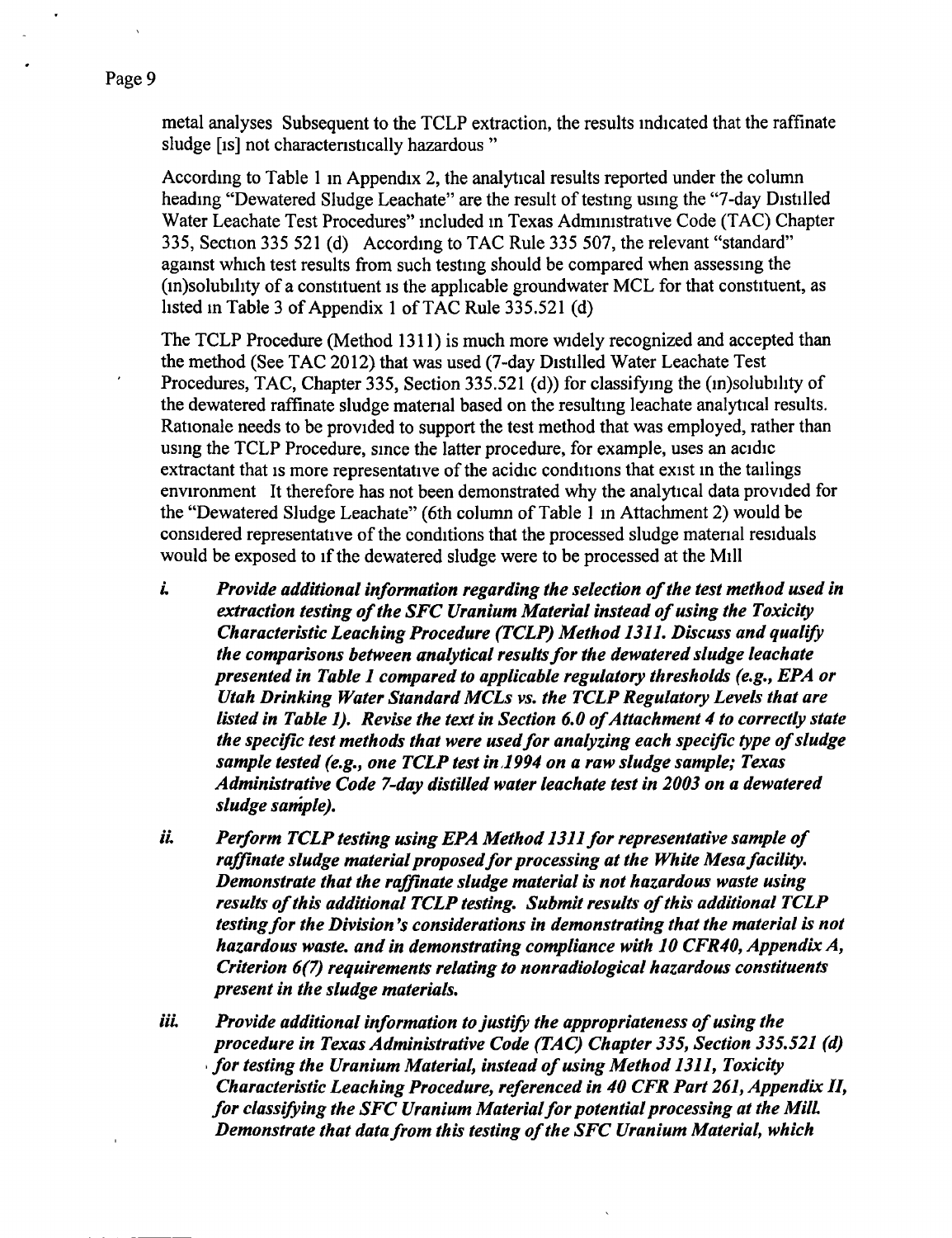*involved the use of distilled water as the extractant, would be considered relevant and representative of the (acidic) liquid conditions that exist within the tailings disposal cells at the Mill site,* 

- *iv. Provide additional information on appropriate regulatory threshold levels that should be listed in Table 1 and used for evaluating/comparing the analytical results as reported for the Dewatered Sludge Leachate and/or the "Dewatering Filtrate" in Table 1;*
- *V. Provide additional information on the specific analytical method and the nature of any matrix involved in the analytical testing done with regard to the "Dewatering Filtrate" results provided in Table 1,*
- 3g The analytical report for the "Dewatering Filtrate" ( $5<sup>th</sup>$  column of Table 1 in Attachment 2) specifies "Other" as the matrix involved in the testing. From the information provided it is unclear as to the specific testing method and/or specific charactenstics of any matrix that was involved in this particular testing campaign Additional information needs to be provided regarding these testing details to allow the relevance of the resulting data to the proposed altemate feed processing request to be determined

*Explain whether the holding time requirement specified in EPA SW-846for mercury (28 days or less) having been exceeded for the analytical tests for mercury completed on the "Dewatered Sludge", "Dewatering Filtrate", and "Dewatered Sludge Leachate" (4<sup>th</sup> through 6<sup>th</sup> columns of Table 1 in Attachment 2) invalidates these mercury test results. Alternatively, provide justification for the acceptability of any of the reported mercury analytical results.* 

3h Footnotes in Table 1 of Attachment 2 indicate that the dewatered sludge samples were obtained in May 2003 The analytical laboratory reports for mercury for this dewatered sludge testing included in Attachment 2 also indicate that the samples were obtained on May 1, 2003, but were submitted for laboratory analysis in October 2003 and were analyzed for mercury content on 11/11/2003 This information indicates that the EPA SW-846 (Chapter 3) -specified holding time requirement for mercury analyses of 28 days or less was not met for the three mercury analytical results provided

Reference Table 4 in "Review of Chemical Contaminant m SFC Uramum Matenals to Determine the Potential Presence of RCRA Characteristic or RCRA Listed Hazardous Waste, December 15, 2011 in Attachment 5 and Sections 4 5 1 and 4.10 in the December 15, 2011 Amendment Request, and Attachment 4

*Please correct or provide additional discussion of Table 4 in Attachment 5 and correct errors or inconsistencies in information presented in that table. As a result of any changes made to Table 4, please revise the conclusions in Section 4,5.1 (first paragraph, last sentence) of the amendment request and Attachment 5, Section 10,0, item 4, if necessary.*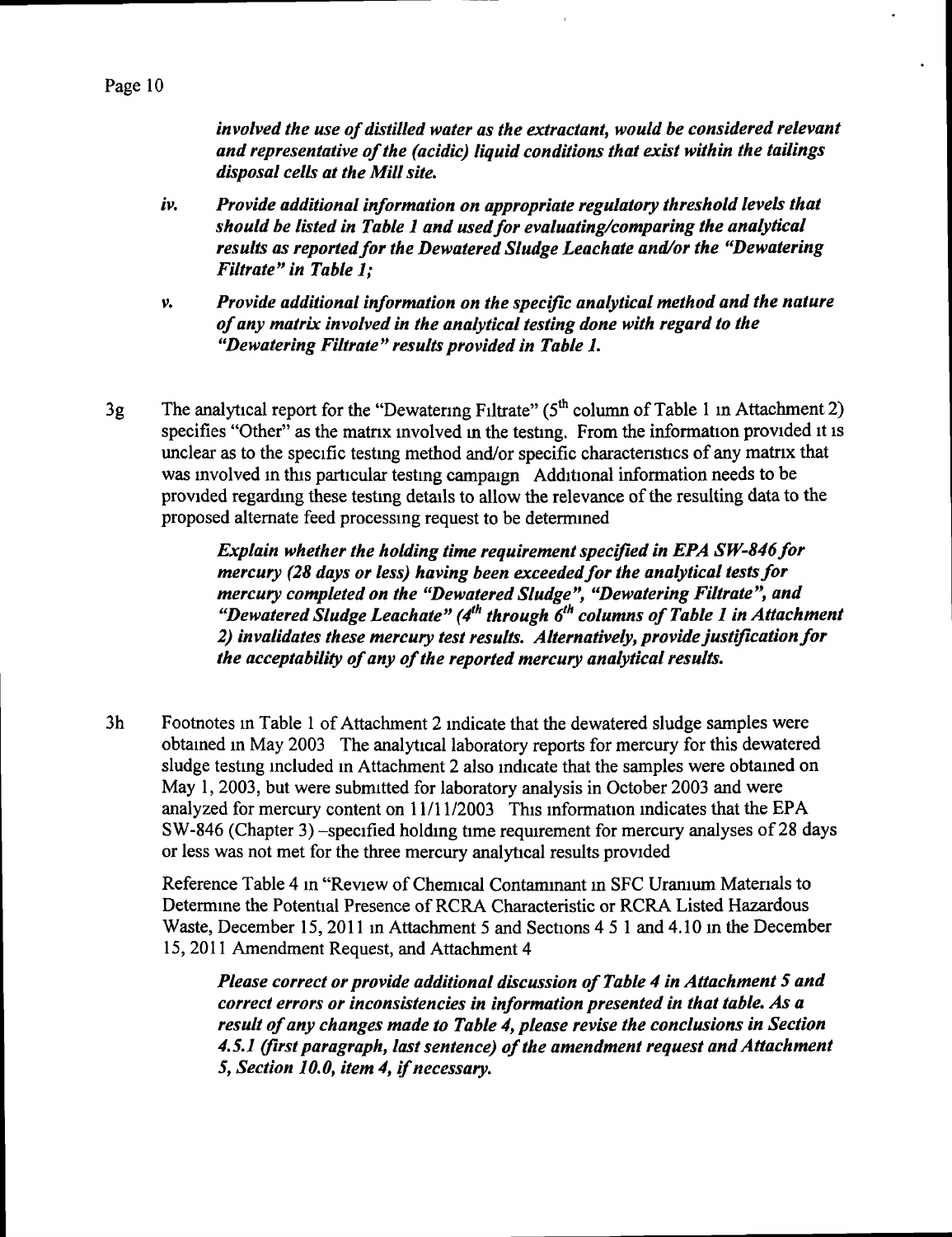#### Page 12

compared to calcium, for conditions occurring at the White Mesa tailings Cells 4A and 4B Kennedy et al (1992, Table 6 7), for example, lists a  $K_d$  value of 52 mL/g for barium EPA 2012 (Section 4 11 and Exhibit C-4 of Appendix C) provides a range of recommended K<sub>d</sub> values for barium as a function of pH (e g, K<sub>d</sub> = 52 mL/g at pH = 8 0,  $K_d = 41$  mL/g at pH = 6 8, etc , with  $K_d$  values decreasing with decreasing pH, the  $K_d$ value at  $pH = 49$  is listed as 11 mL/g ) Allison 2005 referenced several citations reporting soil/water  $K_d$  values of barium all less than 10 L/kg, and cited several risk assessment studies that used  $K_d$  values ranging from 11 to 52 L/kg. By comparison, the UDEQ Statement of Basis for the Groundwater Discharge Permit indicates assumes  $K_d$  values for calcium ranging from 5 to 100 L/kg (i e , equal to or higher than those reported in the above references for barium)

Additionally, Energy Fuels Resources, Inc , has not provided information to descnbe or substantiate how the mobilization behavior for barium that may be expected to occur in the (e g , acidic) tailings and the near-field tailings embankment environment may differ from, or be similar to, that of calcium. EPA (1984), for example, reported that barium, when present in the form of barium sulfate in soils, is not expected to be very mobile because of the formation of water-insoluble salts and its inability to form soluble complexes with humic and fulvic materials, but noted, however, that, under acid conditions, some of the water-insoluble banum compounds (e g., barium sulfate) may become soluble and move into groundwater

*Please provided information to describe or substantiate how the mobilization behavior for barium that may be expected to occur in the (e,g,, acidic) tailings and the near-field tailings embankment environment may differ from, or be similar to, that of calcium.* 

If you have any questions please contact John Hultquist, at 801-536-4250

Sincerely,

Rugty Ludberg

Rusty Lundberg, Director Utah Division of Radiation Control

RL/JH<sub>jh</sub>

Cc Jo Ann Tischler, Energy Fuels Resources, Inc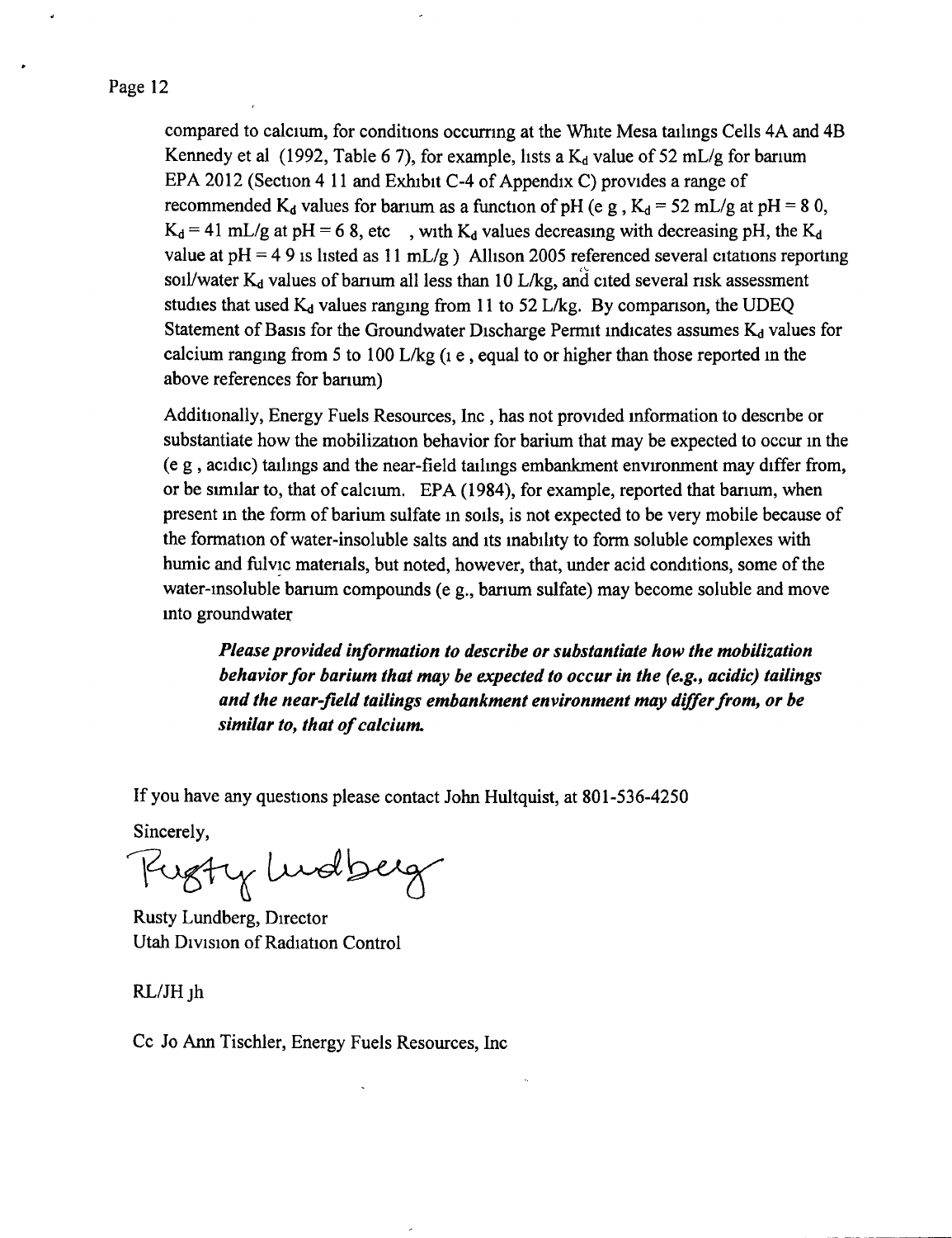#### Page 11

 $\mathcal{L}$ 

31 Attachment 5, Table 4 appears to have many errors or inconsistencies Column C gives the range of constituent concentrations and Column D shows the average concentration In some cases, the average concentration m Column D is outside the range given in Column C For example, the average cadmium concentration m Column D is lower than the minimum value in Column C, while the average aluminum concentration is above the maximum Column C value

The percentages in Table 4, Column I appear incorrect Footnote 8 explains that the Column I values are meant to express the Column H values as percentages, but the calculation is incorrect For example, aluminum changes from 3,154 ppm to 3,806 ppm, but the percentage change is shovm as 0 065% in Column I. If changes are made to Table 4, the conclusions in Section 4 5.1 (first paragraph, last sentence) of the amendment request and Attachment 5, Section 10 0, item 4 (which state that processing the SFC Uramum Material will affect the concentrations in the tailings by no more than a fraction of one percent) need to be reassessed and revised if necessary

Reference Section 9.2 of Attachment 5 ("Review of Chemical Contaminants in SFC Uranium Material to Determine Worker Safety and Environmental Issues and Chemical Compatibility at the EnergyFuels Resources, Inc , White Mesa Mill")

- *L Provide additional information, including reference citations, to justify and support the identification of an appropriate revised range of values of the distribution coefficient (* $K_d$ *) for barium for representing conditions at the White Mesa Mill Site, including the tailings environment in particular. Provide a discussion of how this revised range of barium*  $K_d$ *'s was used to assess the potentialfor barium to impact groundwater beneath/downgradient of the tailings cells into which processed SFC\* raffinate sludge residuals would be placed,*  Ţ.
- *iL Provide additional information and one or more reference citation(s) to support the statement included in this section indicating that barium would be sufficiently represented by monitoring (groundwater) for calcium,*
- iii. Provide additional information regarding the need to add barium as an *additional monitoring parameter in the facility's groundwater monitoring plan, especially given that, under acid conditions, some (otherwise) water-insoluble barium compounds (e,g,, barium sulfate) may become soluble and move into groundwater (e,g,, see US EPA, 1984), and given the Groundwater Quality Standard value of 2 mg/l included in UACR317'006,*
- 3j Section 9.2 of Attachment 5 ("Review of Chemical Contaminants in SFC Uranium Material to Determine Worker Safety and Environmental Issues and Chemical Compatibility at the Energy Fuels Resources, Inc , White Mesa Mill") includes a statement that the distribution coefficient  $(K_d)$  for barium is 100 to 150,000 L/kg for sandy to clayey soil types and that Energy Fuels Resources, Inc , therefore concludes that barium would be less mobile in groundwater than calcium No reference sources are cited to support either the  $K_d$  range stated or the conclusion made regarding the relative mobility of barium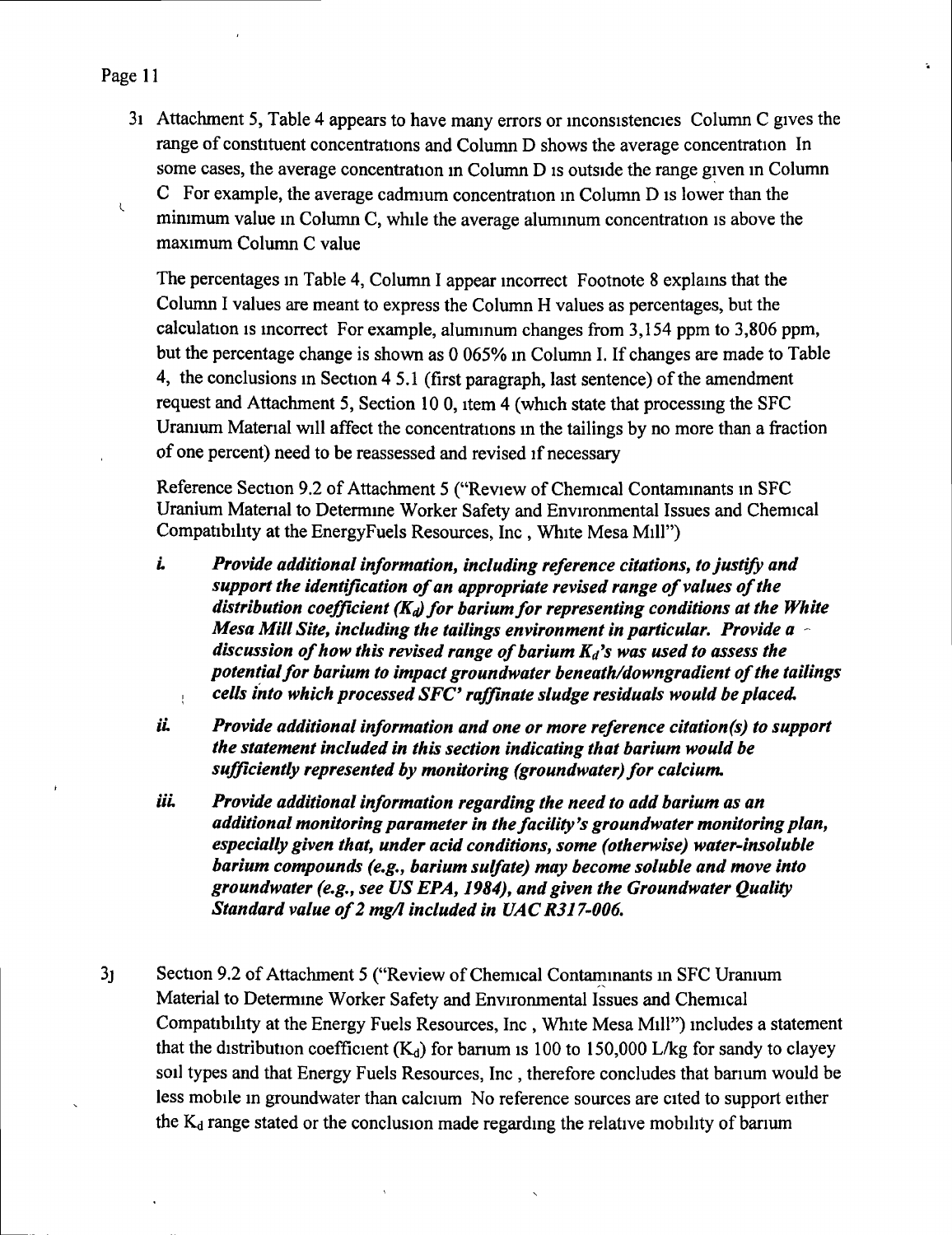# **REFERENCES:**

 $\sim$   $^{\circ}$ 

| Abdelouas 2006   | "Uranium Mill Tailings Geochemistry, Mineralogy, and Environmental<br>Impact," in Elements, Vol 2, pp. 335-341 December 2006 URL<br>http://gnews.wustl.edu/elements/e2_6/e2_6_art_abdelouas.pdf                                                                                                                                                                             |
|------------------|-----------------------------------------------------------------------------------------------------------------------------------------------------------------------------------------------------------------------------------------------------------------------------------------------------------------------------------------------------------------------------|
| Allison 2005     | Partition Coefficients for Metals in Surface Water, Soil, and Waste U S.<br>Environmental Protection Agency, Office of Research and Development,<br>Washington, DC (EPA/600/R-05/074). July 2005 URL<br>http //www.epa.gov/athens/publications/reports/Ambrose600R05074PartitionC<br>oefficients.pdf                                                                        |
|                  | Cardarelli undated "Attachment 1- Occupational Exposure Assessment Modeling" to NIFC<br>(National Interagency Fire Center) Redbook, Radiation Document URL<br>http //www.nifc.gov/policies/red_book/doc/RadiationDocument.pdf                                                                                                                                               |
| <b>ELI 2005</b>  | Energy Laboratory, Inc (ELI) July 19, 2005 Analytical Report for Two<br>Samples of Sequoyah Fuels Corporation Dewater Raffinate Sludge Material<br>(Note Samples tested had 50% moisture content, all analytical results were<br>reported on a dry weight basis).                                                                                                           |
| Kennedy 1992     | Residual Radioactive Contamination from Decommissioning - Technical Basis<br>for Translating Contamination Levels to Annual Total Effective Dose<br>Equivalent Final Report, NUREG/CR-5512, PNL-7794, Vol 1 October 1992<br>NRC ADAMS Accession No ML05222031 Available at URL<br>http //www nrc gov/about-nrc/regulatory/decommissioning/reg-guides-<br>comm/guidance html |
| Meisch, 1963     | Distribution of Elements in Colorado Plateau Uranium Deposits - A<br>Preliminary Report U S Geological Survey Bulletin 1147-E U S<br>Government Printing Office, Washington, D C. 1963 URL<br>http //pubs usgs gov/bul/1147e/report pdf                                                                                                                                     |
| Morrison 1991    | "Mineralogical Residence of Alpha-Emitting Contamination and Implications<br>for Mobilization from Uranium Mill Tailings", in Journal of Contaminant<br>Hydrology 8 1-21                                                                                                                                                                                                    |
| <b>NRCP 1993</b> | NCRP Report No 118. Radiation Protection in the Mineral Extraction<br>Industry August 1993.                                                                                                                                                                                                                                                                                 |
| <b>SFC 2004</b>  | Sequoyah Fuels Corporation 2004 Applicants Environmental Report for<br>Raffinate Sludge Dewatering Project Enclosure 1 to Amendment Request for<br>Raffinate Sludge Dewatering Project (ADAMS Website. Accession No<br>ML0401504631), dated January 7, 2004                                                                                                                 |
| <b>SFC 2006</b>  | Sequoyah Fuels Corporation 2006 Sequoyah Fuels Corporation, Docket - 40-<br>8027 Request for Additional Information for Environmental Review of<br>Proposed Reclamation Plan Letter to NRC dated December 8, 2006 ADAMS<br>Website Accession No ML080180115                                                                                                                 |

 $\vec{\bullet}$ 

 $\bullet$